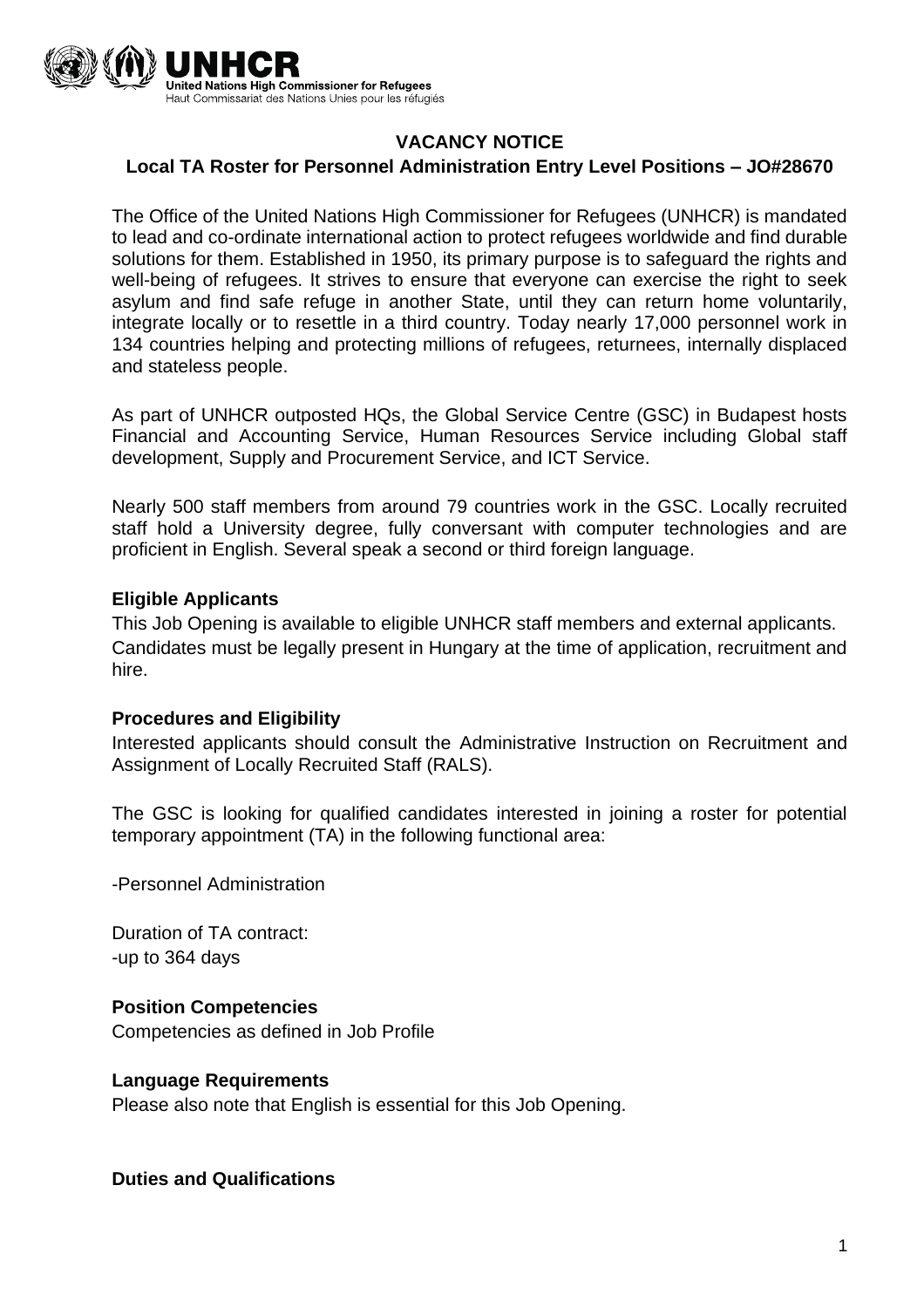

Senior Personnel Administration Assistant

# Organizational Setting and Work Relationships

The Senior Personnel Administration Assistant is a member of the Personnel Administration Section (PAS), within HR Staff Services in Budapest. The incumbent will be under the direct supervision of the Personnel Administration Officer (PAO), or a senior staff member within the sub-unit designated by the PAO. The incumbent works on regular assignments under the close supervision of the supervisor who provides general guidance and work plans for identifying work priorities and appropriate approaches. S/he will be working in a working environment in which various personnel administration issues will be discussed and actions initiated. The confidentiality of all personnel matters and the need to deal with clients in a courteous and efficient manner are salient features of this position.

All UNHCR staff members are accountable to perform their duties as reflected in their job description. They do so within their delegated authorities, in line with the regulatory framework of UNHCR which includes the UN Charter, UN Staff Regulations and Rules, UNHCR Policies and Administrative Instructions as well as relevant accountability frameworks. In addition, staff members are required to discharge their responsibilities in a manner consistent with the core, functional, cross-functional and managerial competencies and UNHCR¿s core values of professionalism, integrity and respect for diversity.

## Duties:

- Ensure adherence to rules & regulations and standard operational procedures as per established policies.

Administer HR processes, benefits and entitlements for internationally recruited staff, and for locally recruited staff at Headquarters Geneva within a designated Bureau/Division, applying the UN Staff Rules and Regulations so as to ensure uniform and consistent application of HR and administrative rules and procedures.

Advise staff members on their eligibility for benefits and entitlements within their respective conditions of employment.

Ensure that staff personnel data are correctly entered in the MSRP Human Resources IT module. Upon verification and analysis of data, request senior colleagues to take appropriate actions, if required.

Maintain effective and cordial working relationships with UNHCR staff members and other counterparts within the Organization as well as outside in order to ensure implementation of required action(s), observing discretion, due confidentiality and courtesy in all his/her dealings.

Maintain the personnel records and follow up on issues between UNHCR Offices and PAS with a view to ensuring accurate and timely responses are given at all times.

Stay abreast of policy developments and application of administrative/HR procedures on Personnel/Human Resources issues so that appropriate responses can be provided on various queries received from the staff members and managers.

Prepare payments/disbursements/statutory claims due to UNHCR staff members and other clients, as per established UNHCR administrative/finance rules and other official issuances.

Perform other related duties as required.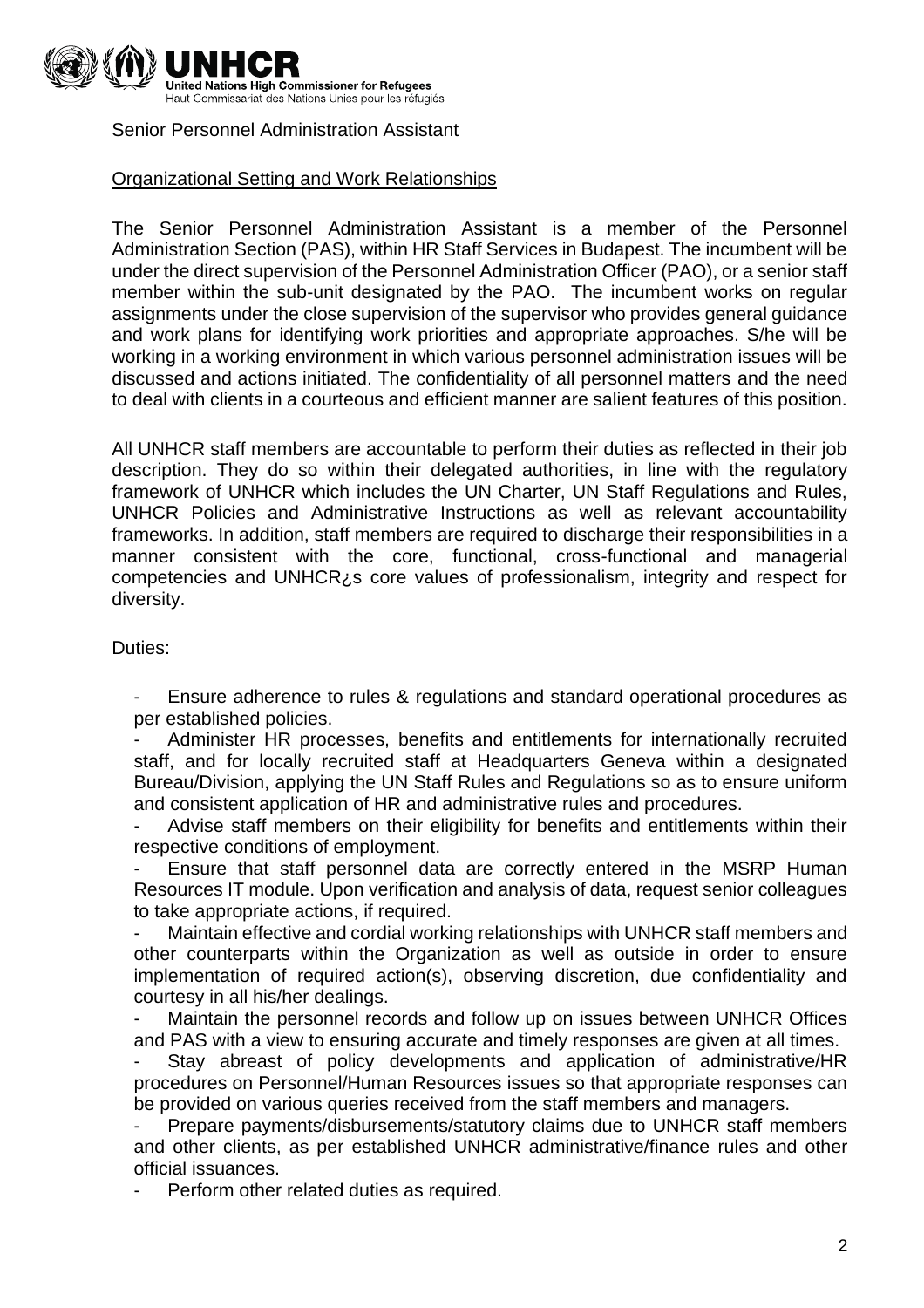

# Minimum Qualifications

Education & Professional Work Experience

Years of Experience / Degree Level

For G5 - 2 years relevant experience with High School Diploma; or 1 year relevant work experience with Bachelor or equivalent or higher

## Field(s) of Education

Not applicable.

### Certificates and/or Licenses:

- Human Resources Management;
- Personnel Administration;

### Functional Skills:

- IT-ERP (Enterprise Resource Planning) Functional Knowledge;
- UN-UN/UNHCR Administrative Rules, Regulations and Procedures;
- UN-UN/UNHCR Human Resources Rules, Regulations, Policies and Procedures;
- IT-PeopleSoft Applications;
- EX-Experience in international organization (United Nations or similar);
- HR-Administer/manage a large number of staff, preferably within the UN;

### Language Requirements

For General Service jobs: Knowledge of English and/or UN working language of the duty station if not English.

### **Competency Requirements**

All jobs at UNHCR require six core competencies and may also require managerial competencies and/or cross-functional competencies. The six core competencies are listed below.

Core Competencies:

- Accountability
- Communication
- Organizational Awareness
- Teamwork & Collaboration
- Commitment to Continuous Learning
- Client & Result Orientation